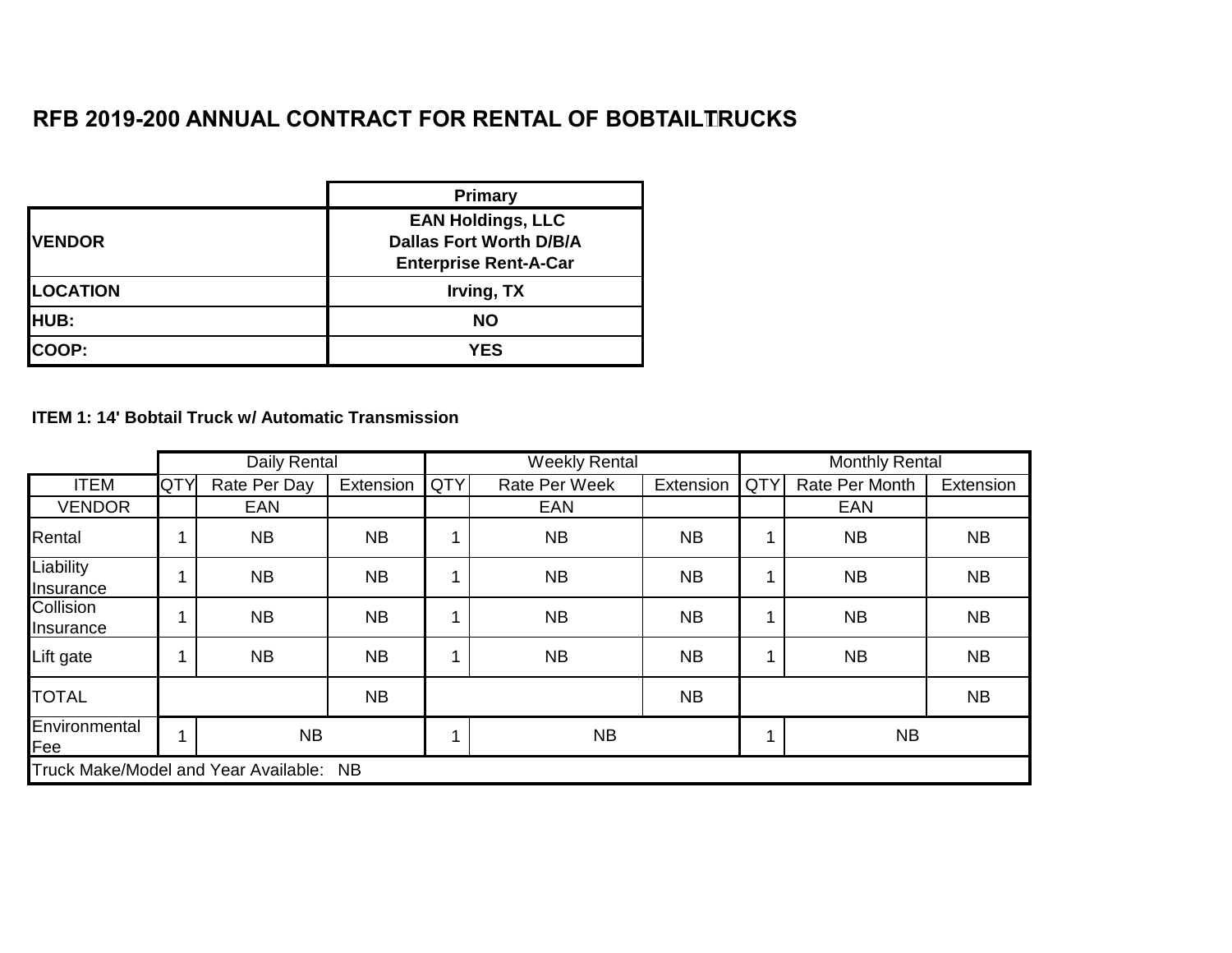|                 | <b>Primary</b>                                                                             |
|-----------------|--------------------------------------------------------------------------------------------|
| <b>IVENDOR</b>  | <b>EAN Holdings, LLC</b><br><b>Dallas Fort Worth D/B/A</b><br><b>Enterprise Rent-A-Car</b> |
| <b>LOCATION</b> | Irving, TX                                                                                 |
| <b>HUB:</b>     | <b>NO</b>                                                                                  |
| COOP:           | <b>YES</b>                                                                                 |

**ITEM 2: 15' Bobtail Truck w Automatic Transmission**

|                                         |     | <b>Daily Rental</b> |           |            | <b>Weekly Rental</b> |           |     | <b>Monthly Rental</b> |           |
|-----------------------------------------|-----|---------------------|-----------|------------|----------------------|-----------|-----|-----------------------|-----------|
| <b>ITEM</b>                             | QTY | Rate Per Day        | Extension | <b>QTY</b> | Rate Per Week        | Extension | QTY | Rate Per Month        | Extension |
| <b>VENDOR</b>                           |     | EAN                 |           |            | EAN                  |           |     | EAN                   |           |
| Rental                                  |     | <b>NB</b>           | <b>NB</b> |            | <b>NB</b>            | <b>NB</b> |     | <b>NB</b>             | <b>NB</b> |
| Liability<br>Insurance                  |     | <b>NB</b>           | <b>NB</b> |            | <b>NB</b>            | <b>NB</b> |     | <b>NB</b>             | <b>NB</b> |
| Collision<br>Insurance                  |     | <b>NB</b>           | <b>NB</b> |            | <b>NB</b>            | <b>NB</b> |     | <b>NB</b>             | <b>NB</b> |
| Lift gate                               |     | <b>NB</b>           | <b>NB</b> |            | <b>NB</b>            | <b>NB</b> |     | <b>NB</b>             | <b>NB</b> |
| <b>TOTAL</b>                            |     | <b>NB</b>           |           |            |                      | <b>NB</b> |     |                       | <b>NB</b> |
| Environmental<br>Fee                    |     | <b>NB</b>           |           | <b>NB</b>  |                      |           |     | <b>NB</b>             |           |
| Truck Make/Model and Year Available: NB |     |                     |           |            |                      |           |     |                       |           |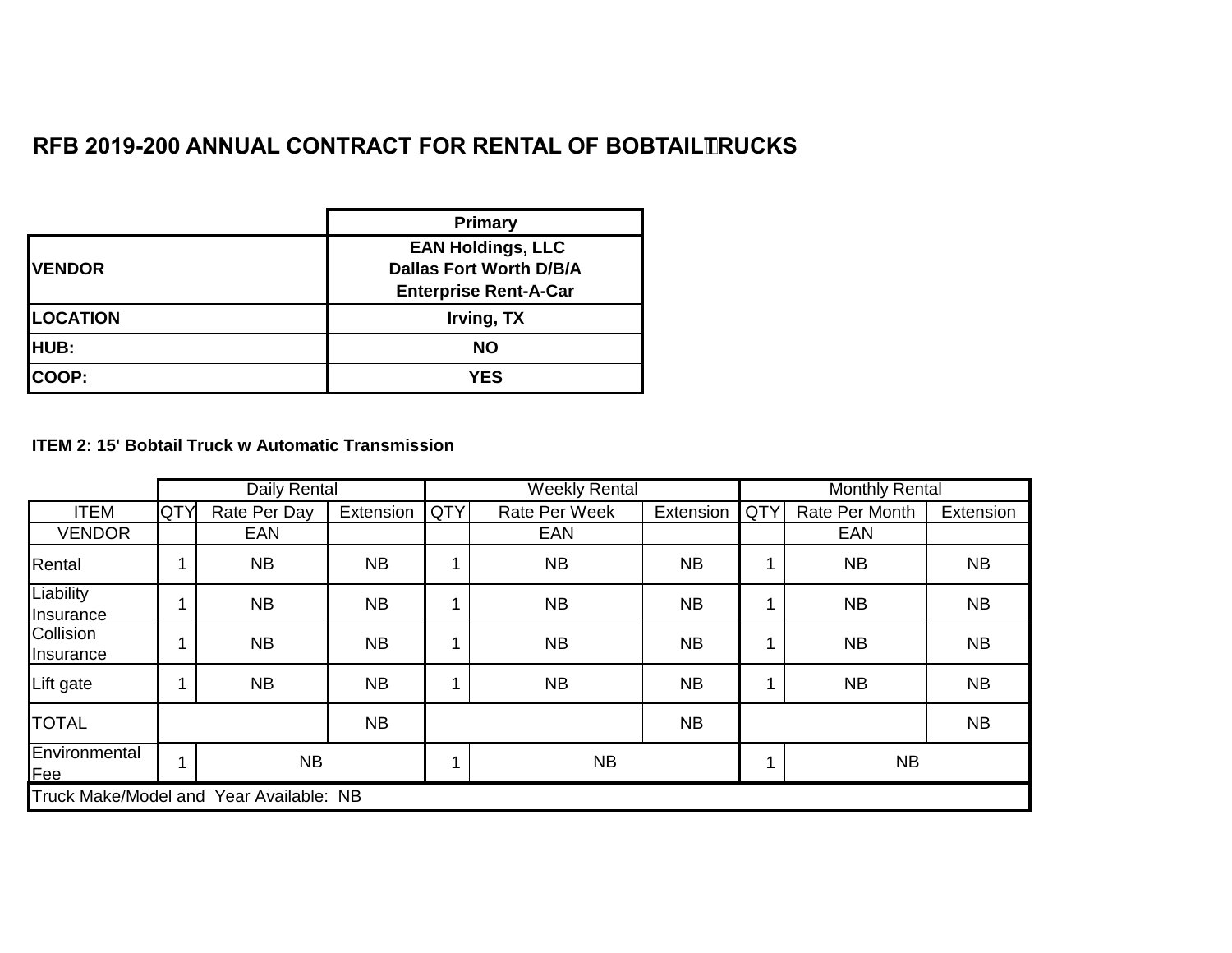|                 | <b>Primary</b>                 |
|-----------------|--------------------------------|
|                 | <b>EAN Holdings, LLC</b>       |
| <b>VENDOR</b>   | <b>Dallas Fort Worth D/B/A</b> |
|                 | <b>Enterprise Rent-A-Car</b>   |
| <b>LOCATION</b> | Irving, TX                     |
| HUB:            | <b>NO</b>                      |
| <b>COOP:</b>    | <b>YES</b>                     |

**ITEM 3: 16' Bobtail Truck w/ Automatic Transmission**

|                                                          |            | <b>Daily Rental</b> |           |            | <b>Weekly Rental</b> |           |        | <b>Monthly Rental</b> |            |
|----------------------------------------------------------|------------|---------------------|-----------|------------|----------------------|-----------|--------|-----------------------|------------|
| <b>ITEM</b>                                              | <b>QTY</b> | Rate Per Day        | Extension | <b>QTY</b> | <b>Rate Per Week</b> | Extension | QTY    | Rate Per Month        | Extension  |
| <b>VENDOR</b>                                            |            | <b>EAN</b>          |           |            | <b>EAN</b>           |           |        | <b>EAN</b>            |            |
| Rental                                                   | 84         | 100.00              | 8,400.00  | 77         | 550.00               | 42,350.00 | 47     | 2,350.00              | 110,450.00 |
| Liability<br>Insurance                                   | 84         | INC.                | INC.      | 77         | INC.                 | INC.      | 47     | INC.                  | INC.       |
| Collision<br>Insurance                                   | 84         | INC.                | INC.      | 77         | INC.                 | INC.      | 47     | INC.                  | INC.       |
| Lift gate                                                | 84         | N/C                 | N/C       | 77         | N/C                  | N/C       | 47     | N/C                   | N/C        |
| <b>TOTAL</b>                                             |            |                     | 8,400.00  |            |                      | 42,350.00 |        |                       | 110,450.00 |
| Environmental<br>Fee                                     |            | \$0.00              |           |            | \$0.00               |           | \$0.00 |                       |            |
| Truck Make/Model and Year Available: Isuzu NPR 2017-2020 |            |                     |           |            |                      |           |        |                       |            |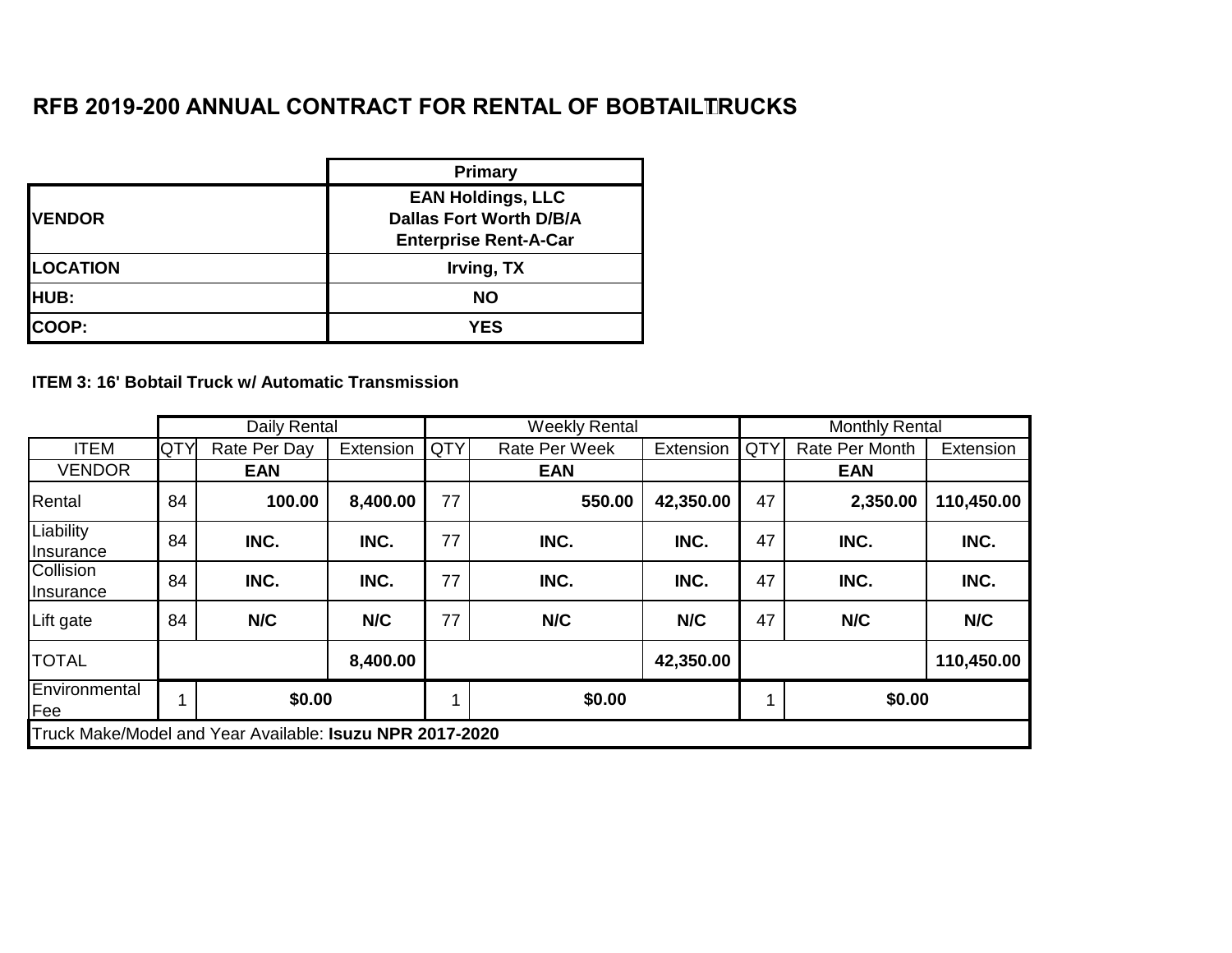|                 | <b>Primary</b>                                                                             |
|-----------------|--------------------------------------------------------------------------------------------|
| <b>VENDOR</b>   | <b>EAN Holdings, LLC</b><br><b>Dallas Fort Worth D/B/A</b><br><b>Enterprise Rent-A-Car</b> |
| <b>LOCATION</b> | Irving, TX                                                                                 |
| HUB:            | <b>NO</b>                                                                                  |
| COOP:           | <b>YES</b>                                                                                 |

**ITEM 4: 20' - 25' Bobtail Truck w/ Automatic Transmission, Rear Overhead Door and Ramp**

|                                                                                               |     | Daily Rental |           |            | <b>Weekly Rental</b> |            |            | <b>Monthly Rental</b> |            |
|-----------------------------------------------------------------------------------------------|-----|--------------|-----------|------------|----------------------|------------|------------|-----------------------|------------|
| <b>ITEM</b>                                                                                   | QTY | Rate Per Day | Extension | <b>QTY</b> | <b>Rate Per Week</b> | Extension  | <b>QTY</b> | Rate Per Month        | Extension  |
| <b>VENDOR</b>                                                                                 |     | <b>EAN</b>   |           |            | <b>EAN</b>           |            |            | <b>EAN</b>            |            |
| Rental                                                                                        | 84  | 125.00       | 10,500.00 | 77         | 650.00               | 50,050.00  | 47         | 2,550.00              | 119,850.00 |
| Liability<br>Insurance                                                                        | 84  | INC.         | INC.      | 77         | INC.                 | INC.       | 47         | INC.                  | INC.       |
| Collision<br>Insurance                                                                        | 84  | INC.         | INC.      | 77         | INC.                 | INC.       | 47         | INC.                  | INC.       |
| Lift gate                                                                                     | 84  | \$0.00       | \$0.00    | 77         | \$0.00               | \$0.00     | 47         | \$0.00                | \$0.00     |
| <b>TOTAL</b><br>10,500.00<br>50,050.00                                                        |     |              |           |            |                      | 119,850.00 |            |                       |            |
| Environmental<br>Fee                                                                          |     | \$0.00       |           |            | \$0.00               |            |            | \$0.00                |            |
| Truck Make/Model and Year Available: HINO 268, International 4200, Frontline M2, 2016 to 2020 |     |              |           |            |                      |            |            |                       |            |